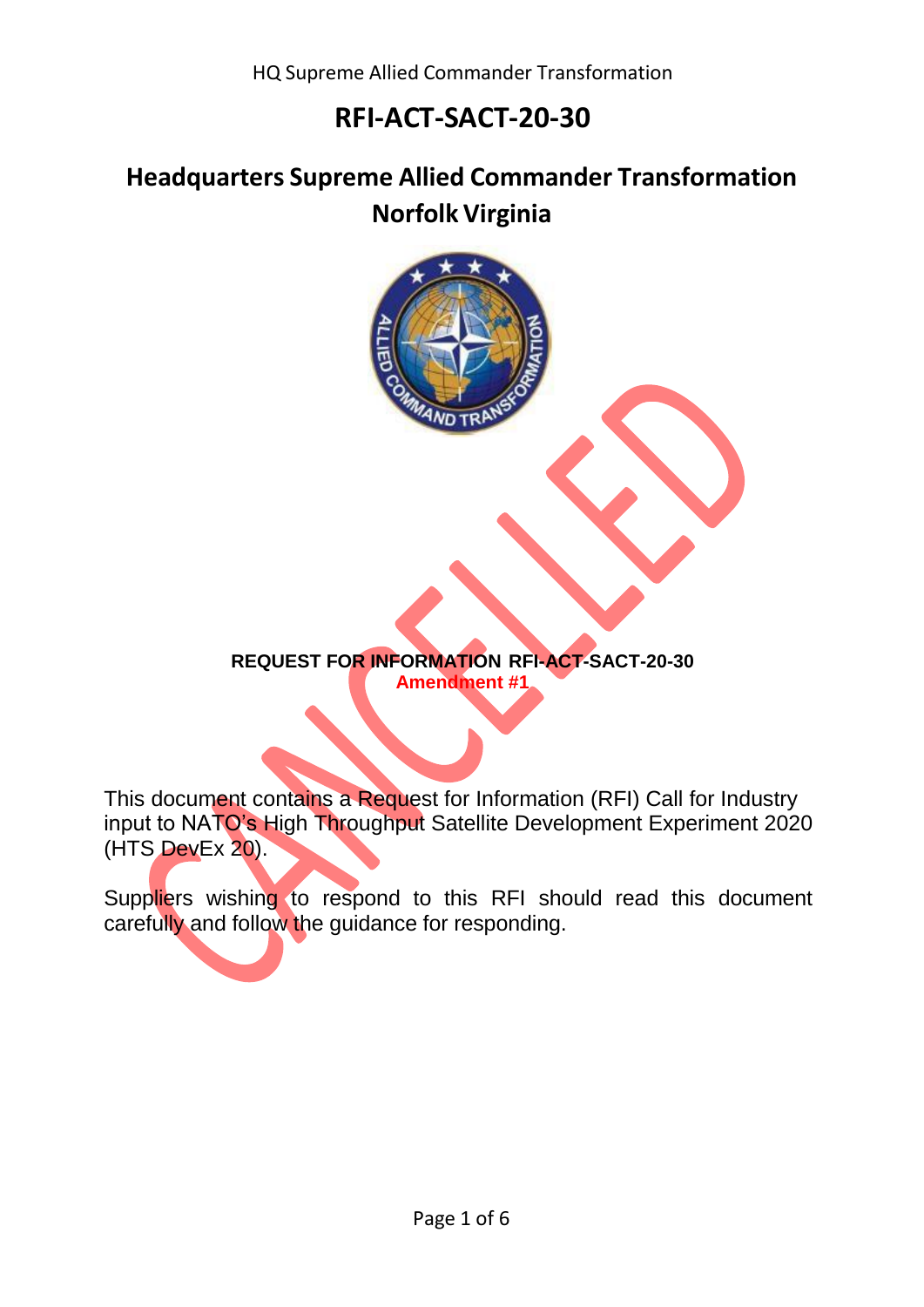| HQ Supreme Allied Commander Transformation RFI 20-30 |                                                                                                                                                                              |
|------------------------------------------------------|------------------------------------------------------------------------------------------------------------------------------------------------------------------------------|
| <b>General Information</b>                           |                                                                                                                                                                              |
| Request For Information No.                          | 20-30                                                                                                                                                                        |
| <b>Project Title</b>                                 | Request for industry input to NATO's High<br><b>Throughput Satellite Development Experiment</b>                                                                              |
|                                                      | 2020 (HTS DevEx 20)                                                                                                                                                          |
| Due date for submission of requested<br>information  | 15 September 2020                                                                                                                                                            |
| <b>Contracting Office Address</b>                    | NATO, HQ Supreme Allied Commander<br>Transformation (SACT)<br><b>Purchasing &amp; Contracting Suite 100</b><br>7857 Blandy Rd, Norfolk, VA, 23511-2490                       |
| <b>Contracting Points of Contact</b>                 | 1. Ms Tonya Bonilla<br>e-mail : tonya.bonilla@act.nato.int Tel: +1 757<br>747 3575<br>2. Ms Catherine Giglio<br>e-mail: catherine.giglio@act.nato.int Tel:+1<br>757 747 3856 |
| <b>Technical Points of Contact</b>                   | 1. SQN LDR Nick Bolan,<br>e-mail: nick.bolan@act.nato.int Tel: +1 757<br>747 3577<br>2. Luc Barbeau,<br>e-mail: luc.barbeau@act.nato.int Tel:<br>+1 757 747 3143             |
| References                                           | A. NIAG-D(2019)0004-AS1, High Throughput<br>Satellite (HTS) Study - SG237, December<br>2019.<br>IB.<br>NIAG SG 214, Dec 2017                                                 |

### **1 INTRODUCTION**

**1.1** Headquarters Supreme Allied Commander Transformation (HQ SACT) is issuing this Request for Information (RFI) in order to engage with industry. The intention is to move from the theoretical study phase to the operational experimentation phase and expose HTS services to the NATO SATCOM operational user community with the goal of informing future requirements development efforts while identifying and assessing integration options with the current NATO SATCOM capability. This will be accomplished by formally experimenting with, testing and evaluating HTS services within a focused operational context with the NATO Deployed Communications & Information Systems (DCIS) community, which includes NATO's Signal Battalions (NSBs) and Deployable Communications Modules' (DCMs) across Europe.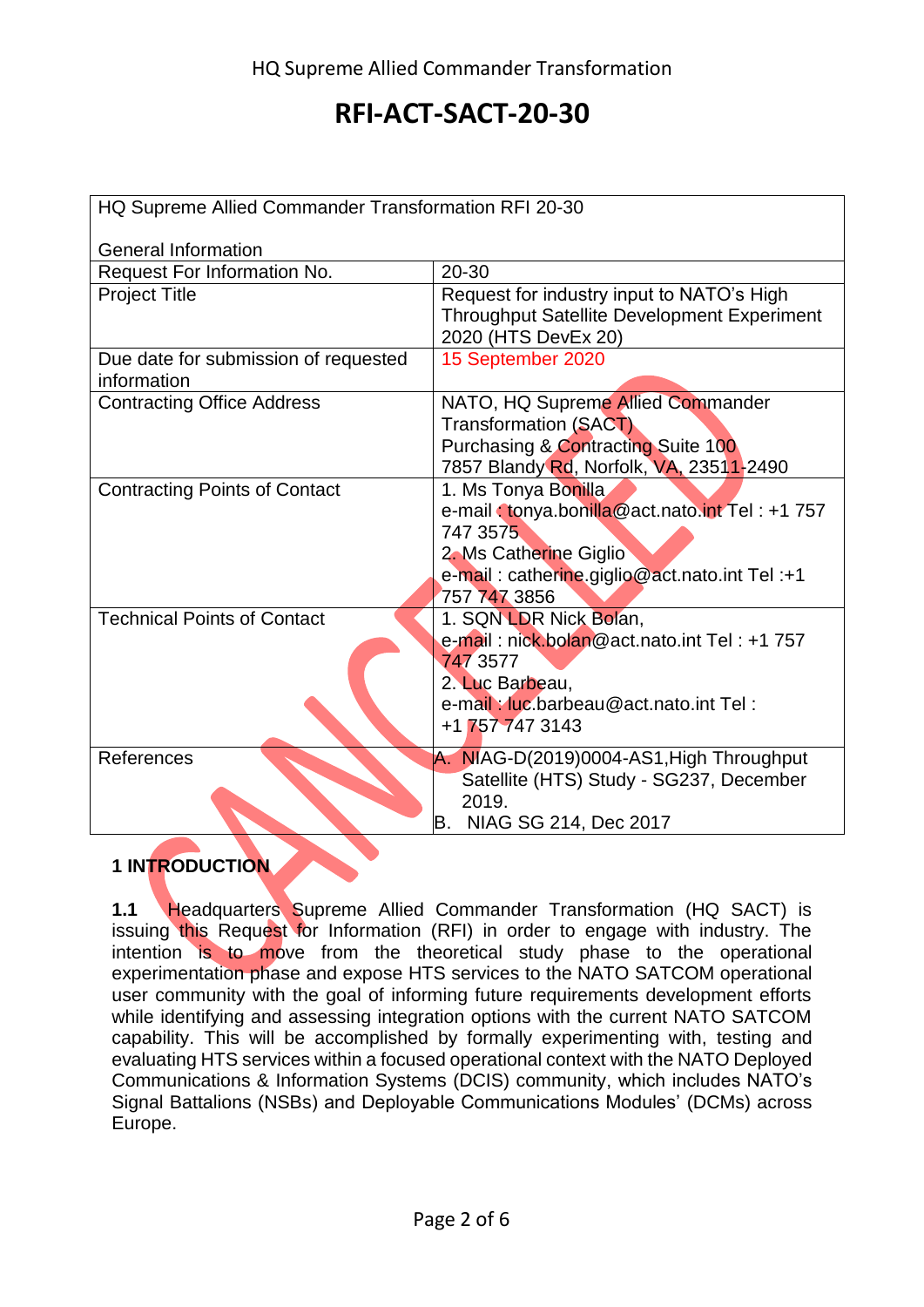**1.2.** This Request for Information (RFI) does not constitute a commitment to issue a future request for proposal (RFP). The purpose of this request is to involve industry through collaboration, in an examination of future capabilities related to High Throughput Satellite Services with a focus how they could be incorporated into the Future NATO SATCOM Capability / Portfolio via its current or future capability programme.

**1.3** HQ SACT has not made a commitment to procure any of the items described herein, and release of this RFI shall not be construed as such a commitment, nor as authorization to incur cost for which reimbursement will be required or sought. Further, respondents are advised that HQ SACT will not pay for any information or administrative costs incurred in responding to this RFI. The costs for responding to this RFI shall be borne solely by the responding party. Not responding to this RFI does not preclude participation in any subsequent RFP if issued in the future.

### **2 – GENERAL BACKGROUND: ACT Framework for Collaborative Interaction (FFCI)**

**2.1** ACT has implemented a Framework for Collaborative Interaction (FFCI) to increase opportunities for industry and academia to contribute to ACT capability development efforts through collaborative work. Such collaboration enables HQ SACT, and NATO as a whole, to benefit from industry/academia models, advice, capabilities and experience in the course of this work. In addition to the benefits HQ SACT gains from such projects, this collaborative effort will provide industry / academia with an improved understanding of NATO's capability requirements and the associated issues and development challenges to be addressed by HQ SACT. Potential collaborative projects are on specific topics that are of mutual interest to both parties but shall be restricted to collaborations in non-procurement areas. Several mechanisms have been already developed to support the initiation of collaborative projects between industry/academia and ACT ranging from informal information exchanges, workshops, studies or more extensive collaboration on research and experimentation.

**2.2** Depending on the level and type of interaction needed for a collaborative project, a specific agreement may be needed between parties. The FFCI agreement for any specific project, if required by either party for the project to proceed, will range from "Non-disclosure Agreements" (NDA) for projects involving exchange of specific information to more extensive "Declaration of Mutual Collaboration" (DOMC) to address intellectual property and other issues.

**2.3** More extensive information on the ACT FFCI initiative can be found on the ACT web site being developed to support FFCI projects at http://www.act.nato.int/ffci.

**2.4** No FFCI agreement is required to respond to this RFI.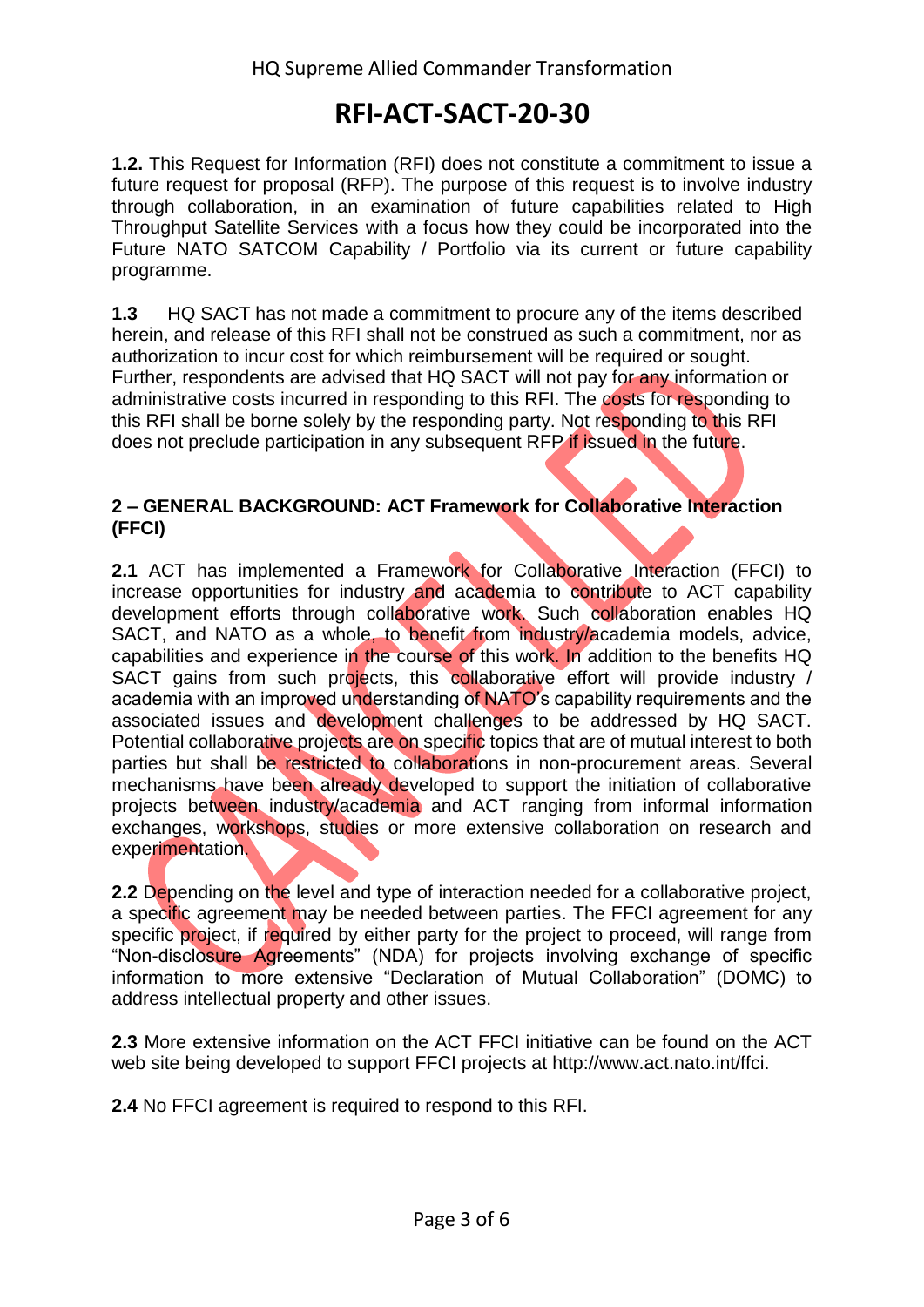### **3 Experiment Outline**

#### **3.1 Background**

**3.1.1** Two studies on HTS services (Ref A & B) have been sponsored by NATO's Allied Command Transformation, supported by the NATO Communications & Information Agency and conducted by the NATO Industry Advisory Group (NIAG). The objective of the studies were to assess the future utility for HTS Networks in order to inform Capability Development for NATO's SATCOM Capability Programme. Ref A included a clear assessment of incorporating HTS Network services into NATO's SATCOM portfolio, and propose commercial contracting frameworks.

**3.1.2** The next step in NATO's assessment of HTS services is to move from the study phase to the operational experimentation phase and expose HTS services to the NATO SATCOM operational user community with the goal of informing the development efforts of future requirements while identifying and assessing integration options with the current NATO SATCOM capability.

**3.1.3** To achieve the aim of the of the HTS DevEx 20, an RFI is necessary to determine which HTS industry stakeholders are interested in collaborating to help NATO identify the HTS services and technologies that could potentially be integrated or form part of the future NATO SATCOM capability and portfolio of services required to fulfil its various mission types. This is not a formal request for submissions as part of a procurement effort; it is intended to conduct an additional in-depth experiment and assessment to determine the potential utility for HTS services which could be identified to inform the development of a NATO SATCOM Capability Plan.

#### **3.2 Aim**

**3.2.1** To assess the utility for High Throughput Satellite (HTS) services by conducting follow-on physical testing and evaluation of HTS capabilities as articulated in NATO INDUSTRY ADVISORY GROUP (NIAG) Study-SG237 (Ref A), in order to further validate the performance and resilience attributes that HTS may offer NATO in support of its SATCOM Capability Package (CP9A0130 - Projects 0CM3104 Extended Core and 0CM3107 (Augmentation) development.

#### **3.3 High-Level Plan.**

**3.3.1** The following is an initial outline of how NATO intends to proceed with the HTS Development Experiment 2020:

#### **a. Objectives.**

1) Evaluate the attributes of HTS (derived from NIAG SG 237) against a representation of NATO's future Level of Ambition and Mission Types; and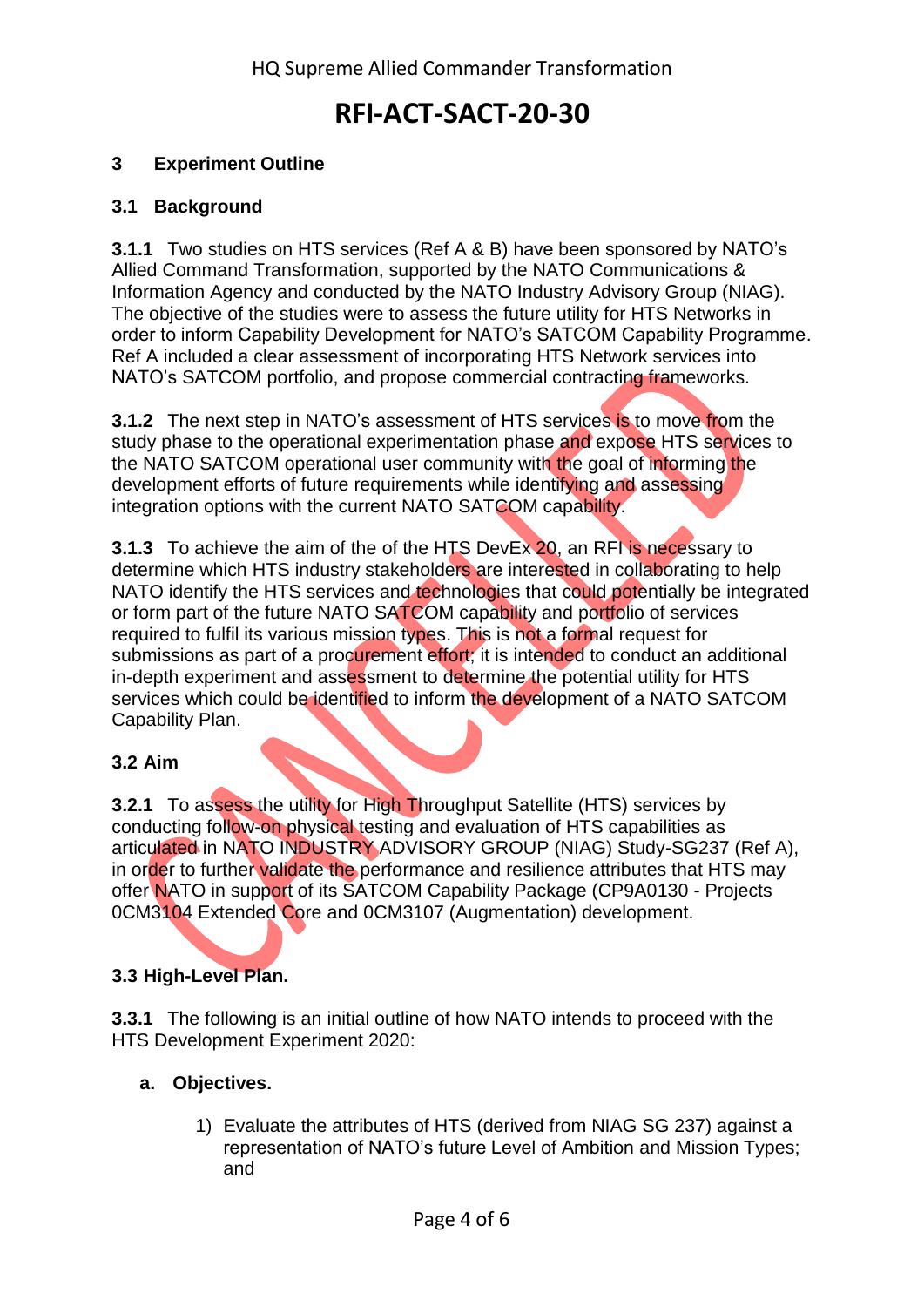- 2) Identify and evaluate HTS Ground Terminal Integration Options within the near and mid-term capabilities (Current deployable terminals vs Future versions).
- b. **Location.** In Europe at a NATO Signal Battalion based in Italy, Poland or Germany (to be confirmed).
- **c. Timeline.** Q4 2020 window.
- **d. Participation.** NATO is planning on participation from:
	- 1) Allied Command Transformation (Strategic Lead);
	- 2) Allied Command Operations (Strategic Co-Lead);
	- 3) NATO Communications and Information Agency (Technical Lead);
	- 4) NATO Communications & Information Services Group (NCISG) and its Signal Battalions and Deployable Communication Teams (Operational DCIS Community); and
	- 5) Industry Partners.

#### **3.4 Expected benefits to respondents**

Industry participants will have the opportunity to contribute and demonstrate their HTS services, capabilities and technologies to help inform the requirements capture that will shape NATO's future SATCOM capability and portfolio of services.

### **3.5 Expected input from Industry.**

Expected input to this RFI is industry's intention to participate in the HTS DevEx 20 and what services or capability (ies) they may contribute to the experiment.

### **4 - REQUESTED INFORMATION**

### **4.1 Intent**

Those providing their intent to participate in the experiment will be invited to future meetings and workshops (date TBC) to begin coordinating the actual event and provide further details about time, location and the test plan.

#### **4.2 Answers to the RFI**.

The answer to this RFI may be submitted by e-mail to the Points of Contact listed above.

#### **4.3 Follow-on**.